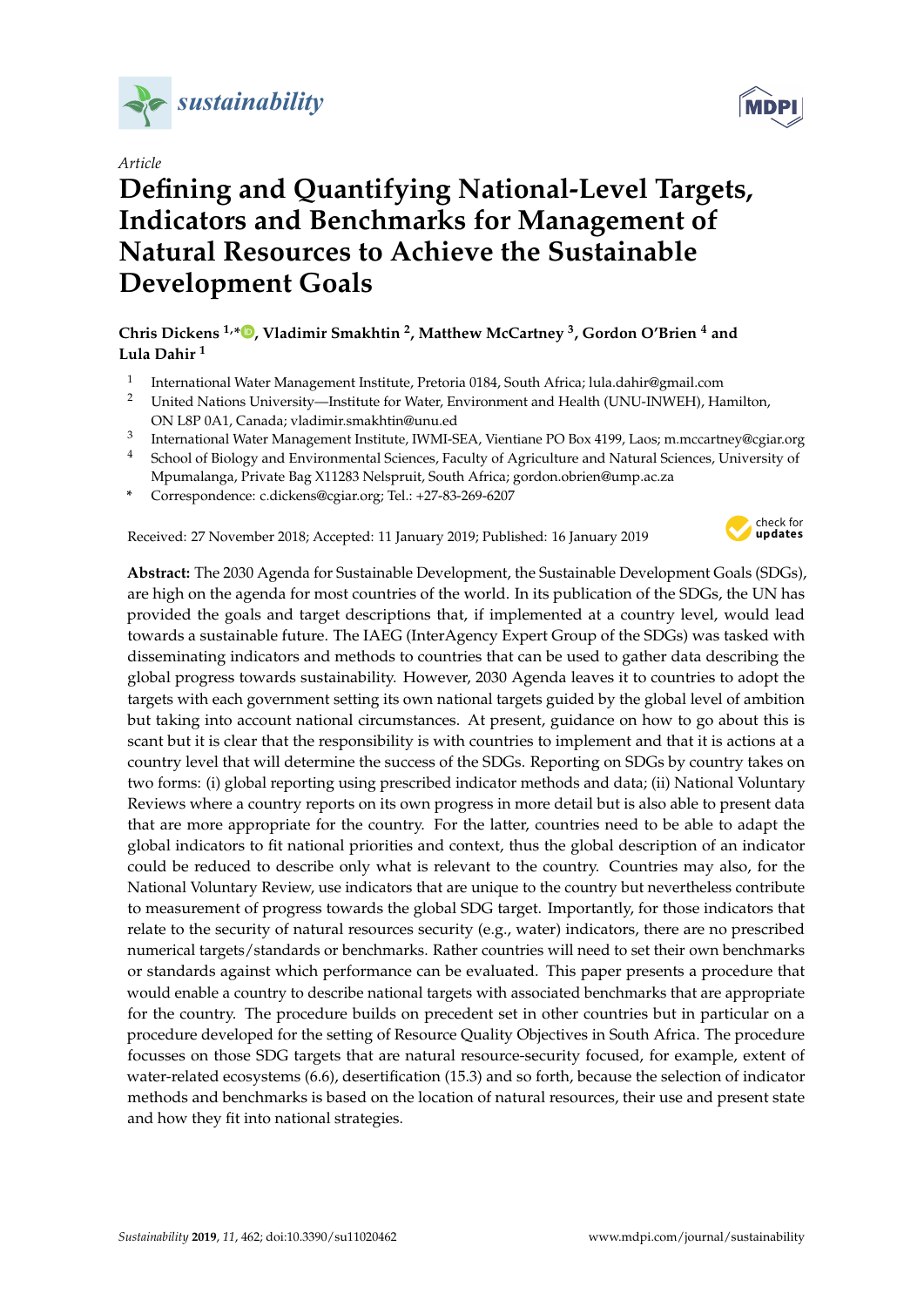**Keywords:** water resources; natural resources; resource security; SDGs; goal; target; benchmark; standard

# **1. Introduction**

In 2015 the UN General Assembly and Heads of States adopted the 2030 Agenda for Sustainable Development, a global development agenda that lays out 17 Sustainable Development Goals (SDGs) to be achieved by 2030. The 2030 Agenda calls for a long-term transformation that balances the three dimensions of sustainable development-social, economic and environment in a holistic and coherent manner.

The 2030 Agenda has 17 SDGs underpinned by 169 targets that are described by >230 indicators with associated methods. However, this overall system is aspirational and most of the targets do not have numerical values for the globe. The 2030 Agenda [\[1\]](#page-13-0) states that it is the responsibility of countries to contextualise the Goals and Targets for their own purpose and that it is implementation at a country level that will be the key to success of the SDGs. Below are the relevant statements from the 2030 Agenda document:

"Targets are defined as aspirational and global, with each government setting its own national targets guided by the global level of ambition but taking into account national circumstances. (55). We recognise that there are different approaches, visions, models and tools available to each country, in accordance with its national circumstances and priorities (59). The Goals and targets will be followed-up and reviewed using a set of global indicators. These will be complemented by indicators at the regional and national levels which will be developed by member states (75)". [\[1\]](#page-13-0)

Note on terminology: there is general confusion around the definitions of terms describing goals, objectives, targets, indicators, benchmarks and so forth the hierarchy of use of selected terms in this paper is shown in Table [1](#page-1-0) with greater detail and definitions given in the Appendix [A.](#page-12-0) These terms, where possible, align with the 2030 Agenda.

<span id="page-1-0"></span>**Table 1.** Hierarchy of terms used in this paper, designed to align with 2030 Agenda. The hierarchy starts with the most over-arching term (vision) and ends with the most directed and specific (benchmark). Greater detail and definitions are provided in Appendix [A](#page-12-0) (SDG–Sustainable Development Goal).

| Vision for the resource        |  |  |  |  |
|--------------------------------|--|--|--|--|
| Goal (including SDG)           |  |  |  |  |
| Target                         |  |  |  |  |
| Indicator and indicator method |  |  |  |  |
| Benchmark (numerical value)    |  |  |  |  |

The UN Statistical Commission provides a global indicator framework as a mechanism for implementing the 2030 Agenda. While the Goals and targets are described in the 2030 Agenda document itself [\[1\]](#page-13-0), the detail of the indicators has been managed by the UN Statistical Commission through the IAEG (Inter-Agency Expert Group on the SDGs) which publishes updates on the accepted methods at regular intervals [\[2\]](#page-13-1). The step-by-step indicator methods for implementation as provided by the IAEG are thus the norm for global reporting and have been disseminated for use at country level (e.g., Goal 6 (water) and all its indicators are available on the UN Water web site [http://www.](http://www.sdg6monitoring.org/indicators/) [sdg6monitoring.org/indicators/\)](http://www.sdg6monitoring.org/indicators/). However, due to the unique and uneven distribution of natural resources as well as stresses on these natural resources within each country, the aggregated global index data is of limited value for in-country management. Thus the 2030 Agenda makes provision for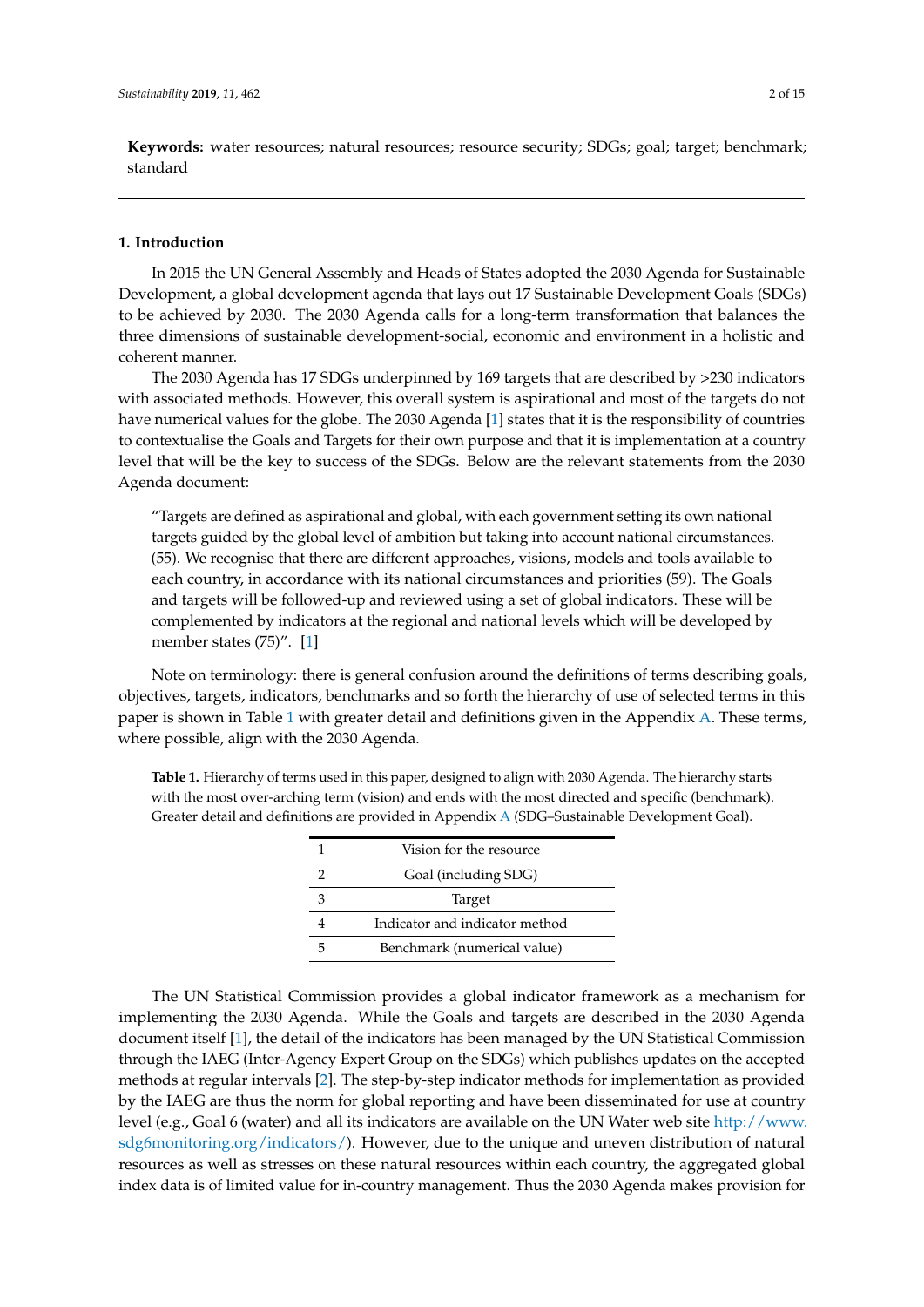Voluntary National Reviews (VNR) where countries can report to the UN using their own unique data. As shown above, the 2030 Agenda encourages countries to set their own unique national level goals, targets, indicators and benchmarks for their own internal management processes, while these may be aligned with the spirit of the 2030 Agenda goals and targets. Thus, each country will need to produce two different types of SDG data, the first being for global reporting where the indicator methods are prescribed and the second being country-unique data which can be used for their VNR and also for management of resources.

Both the global and national targets and indicators are generally narrative and need to have quantifiable measures (benchmarks) put in place that can be used to assess performance towards sustainable development. Thus, to take an example, SDG Target 6.6 states "By 2020, protect and restore water-related ecosystems, including mountains, forests, wetlands, rivers, aquifers and lakes" but at a global level there is no provision for any quantitative measure for achievement. While this target provides a general direction for every country, it is up to each country to set clear management targets and benchmarks so, for example, one country may decide to protect 100% of its wetlands as its commitment to Target 6.6, while another may choose to protect only 20%, based on its own particular context. In both cases, each country should justify why this benchmark has been chosen and how this aligns with the 2030 Agenda and ultimately with sustainable development. These benchmarks should be aspirational yet attainable; context specific yet adaptable to change and finally, based on evidence [\[3\]](#page-13-2).

A country may then decide that in addition to monitoring the global 6.6.1 indicator, it also needs to have unique indicators that, given its specific national context, are more appropriate for monitoring the state of its own unique ecosystems. Reporting of these country unique results will then form part of the country's VNR. According to [\[4\]](#page-13-3) VNRs may examine the agreed global indicators for SDGs and related targets but countries may also choose to refer to complementary national and regional indicators. It is these additional country level indicators and benchmarks that are the purpose of this report.

## *1.1. Defining Targets and Benchmarks to be Sustainable*

The mission of the 2030 Agenda is sustainable development. It is thus important that the targets and benchmarks accord with sustainability principles, that is, that by achievement of these targets, this indicates that the resource is indeed being managed in a sustainable way. To do this, it is necessary to understand the concept of sustainability.

Leopold in 1949 [\[5\]](#page-13-4) stated that sustainable development is the organising principle for sustaining finite resources necessary to provide for the needs of future generations of life on the planet. It is a process that envisions a desirable future state for human societies in which living conditions and resource use continue to meet human needs without undermining the "*integrity, stability and beauty*" of natural biotic systems. This early definition gives emphasis to an overriding principle of sustainable development, the need to balance the use and protection of resources.

The Brundtland Commission [\[6\]](#page-13-5) defined sustainable development as "development that meets the needs of the present without compromising the ability of future generations to meet their own needs." This definition served as a basis during the United Nation's Earth's Summit meeting (Rio, UN, 1992), the World Summit on Sustainable Development [\[7\]](#page-13-6) and the UN Conference on Sustainable Development [\[8\]](#page-13-7). The Brundtland definition of sustainable development comprises two key elements: needs—aiming at meeting the needs of all humans in the present and future and limits—limitations to environmental resources and the biosphere's ability to meet needs of present and future generations. Sustainable development was divided during the World Summit in Johannesburg into the three pillars of environment, economy and social [\[7\]](#page-13-6), the intention being that sustainability can be attained by balancing these three dimensions. The environmental pillar is made up of the land, water and air resources, the physical, chemical and biological components which interact to form functional ecosystems.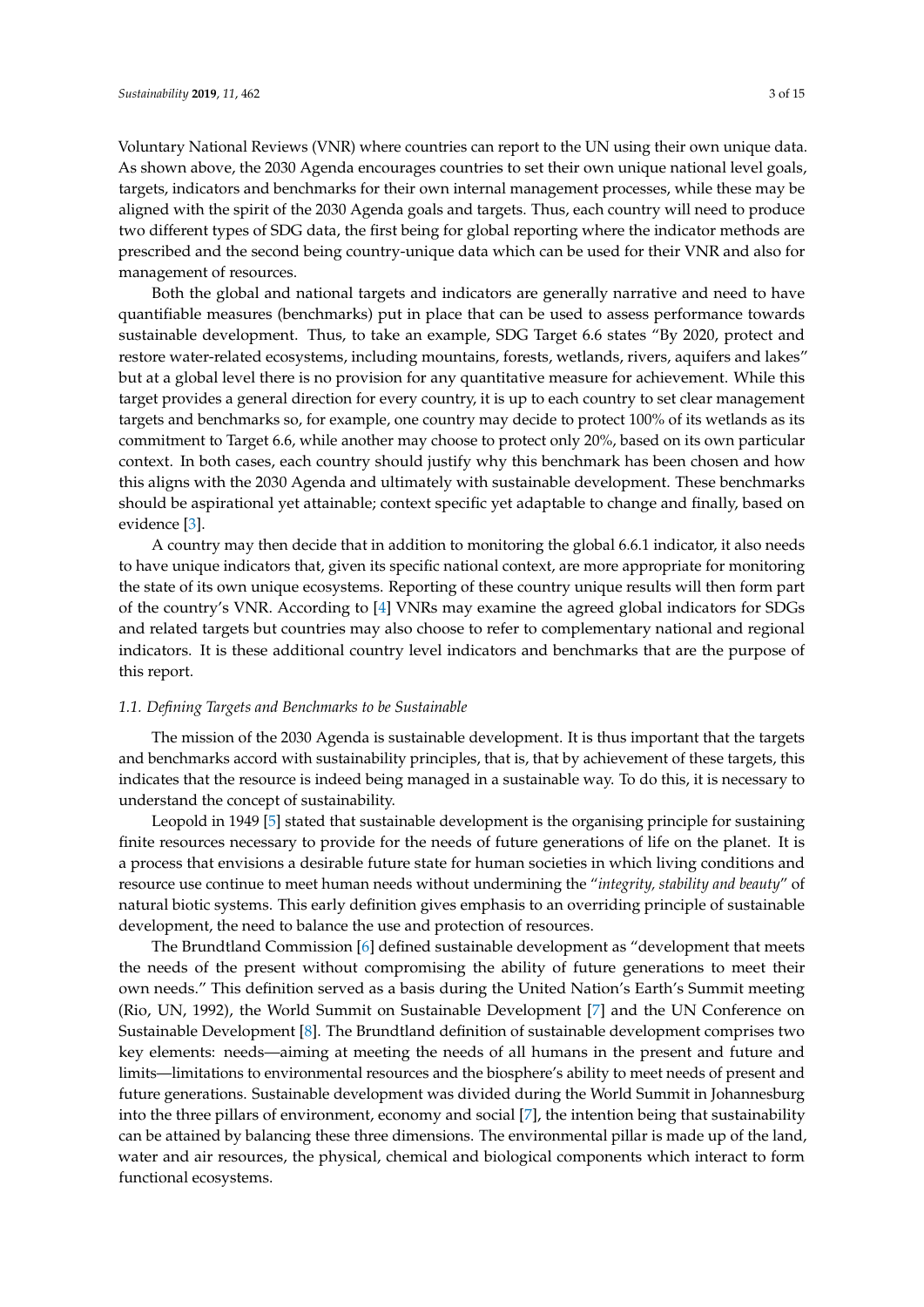The report "The Future We Want" from which the SDG programme evolved, defined sustainable development as:

"promoting sustained, inclusive and equitable economic growth, creating greater opportunities for all, reducing inequalities, raising basic standards of living; fostering equitable social development and inclusion; and promoting integrated and sustainable management of natural resources and ecosystems that supports inter alia economic, social and human development while facilitating ecosystem conservation, regeneration and restoration and resilience in the face of new and emerging challenges".

# The Future We Want [\[8\]](#page-13-7)

It could be argued that this definition gives greater emphasis to development and less to securing natural resources when compared to those of Leopold [\[5\]](#page-13-4) and the Brundtland Report [\[6\]](#page-13-5). But indeed, it is the trade-off between the need to develop and the need to protect natural resources or natural capital that is the enduring dilemma in sustainable development, made more complex by spatial scales as resources and developments are globally heterogeneous.

The first global report on SDG indicators for water [\[9\]](#page-13-8) has reported that we are "not on track" to meet the SDG targets. Those targets and indicators that focus on natural resources (or natural capital) are key SDGs, as without sustainable use of these natural resources, all of the other SDGs would be compromised [\[10\]](#page-13-9). Wackernagel et al [\[10\]](#page-13-9) have raised the caution that the 2030 Agenda is already weak in balancing between natural resources and development, as it places more emphasis on indicators related to social development, while those related to resource security receive substantially less attention (only 13.6% of the indicators). This they argue will hamper the success of the SDGs because the advancement of human wellbeing depends on benefits derived from natural resources. The balance between development and ecosystem resources is documented by Wackernagel et al [\[10\]](#page-13-9) in their National Footprint Accounts approach that compares an Ecological Footprint to the UN Human Development Index, the results showing that few countries have yet achieved a balance that could be classified as sustainable. Further concern was raised by UN-DESA [\[11\]](#page-13-10) who noted for SDG 15 that:

"Five indicators of response all show positive trends, that is, that efforts towards implementation of SDG 15 are increasing. On the other hand, SDG indicators 15.1.1 and 15.5.1, the two indicators on the state of life on land, both show declines". They state: "Understanding why the overall state of nature is declining despite increasing efforts towards conservation and sustainable development is an urgent priority if SDG 15 is to be met".

# UN-DESA [\[11\]](#page-13-10)

What is clear from these perspectives, is that targets and indicators, at a global as well as at a country level, need to consider both natural resources and the society that benefits from them.

How does society inform the decisions that need to be made, between the obvious need of a burgeoning society to prosper socially and economically, with the limits that are imposed by the availability of natural capital? Contributing a key perspective when evaluating trade-offs is the Planetary Boundaries approach developed by Rockström et al [\[12\]](#page-13-11) which has pointed to thresholds in the Earth's system beyond which irreversible changes might have enormous impacts on humanity's survival. These thresholds "exist irrespective of people's preferences, values or compromises based on political and socioeconomic feasibility." Raworth [\[13\]](#page-13-12) developed the planetary boundary concept further by including societal needs while still considering the safe operating boundaries of the ecosystem. To define what is acceptable to both society and the ecosystem, Ostrom [\[14\]](#page-13-13) advised that relationships between different social-ecological systems should be identified and analysed, highlighting the trade-offs between the ecosystem and the needs of society. As global populations increase and the stress on the natural resources is intensified, trade-offs have become a critical issue for sustainable development but these trade-offs need to be informed by the likes of the Planetary Boundaries which may provide the limits within which development may take place.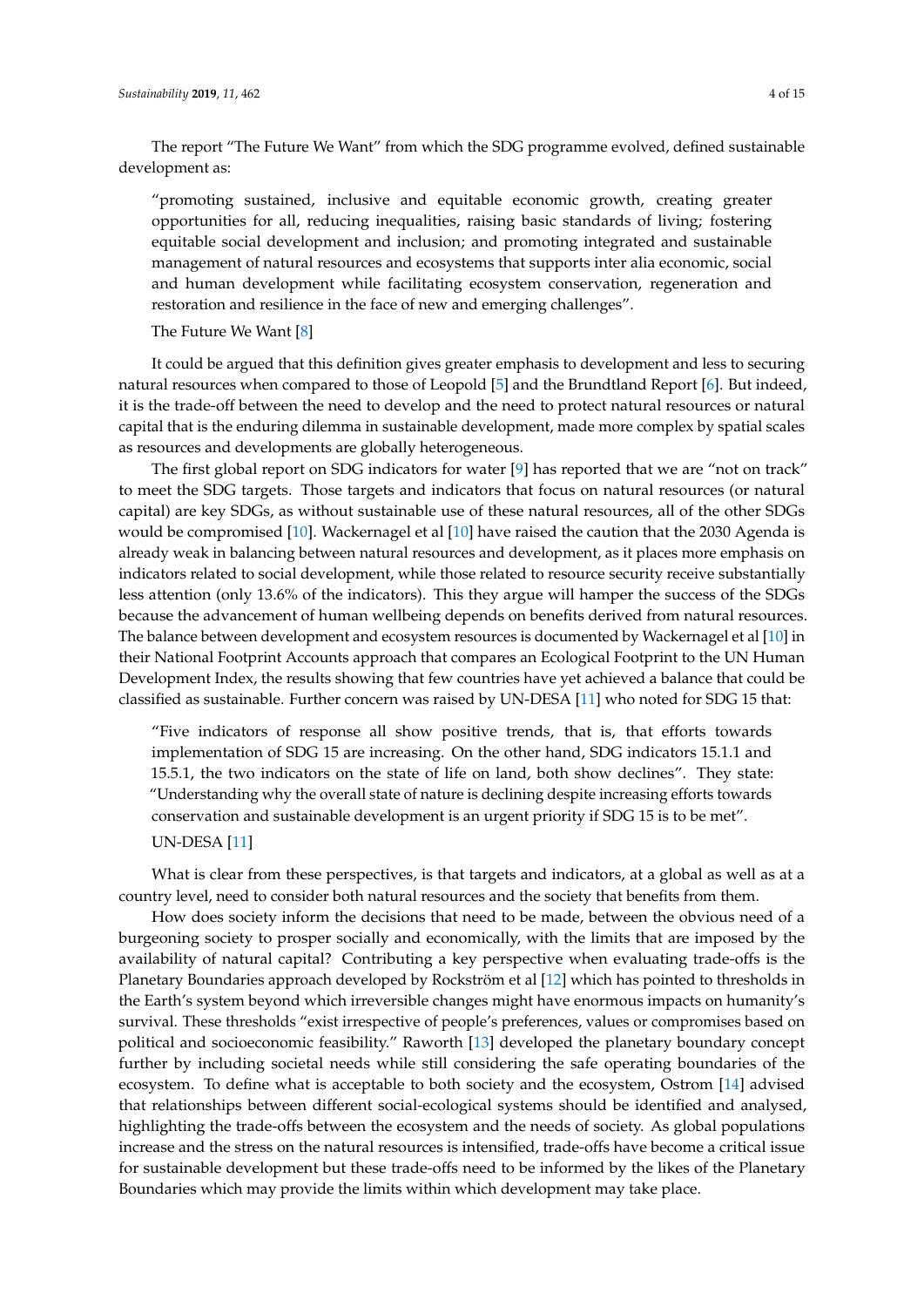# *1.2. A Procedure for Setting Targets and Benchmarks*

The process of defining national-level targets and setting national-level benchmarks, has not been fully articulated, nor well understood as existing guidelines tend to focus on the higher policy level. National governments must decide how to incorporate SDG targets into national planning processes, policies and strategies and set their own targets, taking into account local circumstances [\[1\]](#page-13-0). This paper suggests "a simplified procedure for countries to develop contextually relevant national targets that can be aligned with global SDG targets and are supported by contextually relevant national indicator methods with associated benchmarks". The procedure may be used by countries to set national targets that are not only useful for local management purposes but also for global SDG reporting. It is aimed primarily at those SDG targets and indicators that have a basis in protection and sustainable use of natural resources and which require that the state of natural resources be monitored (such indicators make up only 13.6% of the SDG indicators, [\[10\]](#page-13-9)). Those SDG targets that are most suited to implementation of this procedure are those that seek to protect land and water resources (see below) while other indicators may also benefit from the essence of this approach:

- 2.4 . . . sustainable food production systems . . . help maintain ecosystems . . . progressively improve land and soil quality.
- 6.3 . . . improve water quality . . . (in particular 6.3.2 on ambient water quality that targets "good" water quality).
- 6.6 . . . protect and restore water-related ecosystems, including mountains, forests, wetlands, rivers, aquifers and lakes.
- 12.2 . . . achieve sustainable management and efficient use of natural resources.
- 14.1 . . . prevent and significantly reduce marine pollution of all kinds . . . .
- 14.2 . . . sustainably manage and protect marine and coastal ecosystems . . . to achieve healthy and productive oceans.
- 14.3 . . . minimize . . . ocean acidification . . .
- 14.4 ... restore fish stocks ... produce maximum sustainable yield as determined by their biological characteristics.
- 15.1 ... conservation, restoration and sustainable use of terrestrial and inland freshwater ecosystems and their services...
- 15.2 . . . sustainable management of all types of forests, halt deforestation, restore degraded forests and substantially increase afforestation and reforestation globally.
- 15.3 . . . combat desertification, restore degraded land and soil . . . desertification, drought and floods ... strive to achieve a land degradation-neutral world.

# **2. Materials and Methods**

The procedure below (Figure [1\)](#page-5-0) is designed to assist national governments to quantitatively describe natural resources in order that benchmarks can be set as objectives for management of natural resources. The procedure sets out to define the resource to be managed (Step 1); to describe the vision that society has for that resource (Step 2); to prioritise the areas requiring monitoring (Step 3); to prioritise the indicators that best describe the resource (Step 4); to quantify potential indicator based benchmarks (Step 5) and to refine these together with stakeholders prior to adoption (Steps 6 & 7).

The procedure has its foundation in the procedures followed in Australia and New Zealand [\[15\]](#page-13-14), the logical framework process of setting targets used by United Nations Economic Commission for Europe and the World Health Organization [\[16\]](#page-13-15) and the South African procedure for determination of Resource Quality Objectives [\[17\]](#page-13-16).The latter publication provides decision support tools that assist with the prioritisation of geographic areas for monitoring (the Resource Unit Prioritisation Tool) and the selection of indicators and measures for target development (the Resource Unit Evaluation Tool).

The procedural steps below have been designed to guide the process of establishing a balance between the need to protect and use resources at multiple spatial scales ranging from sites, management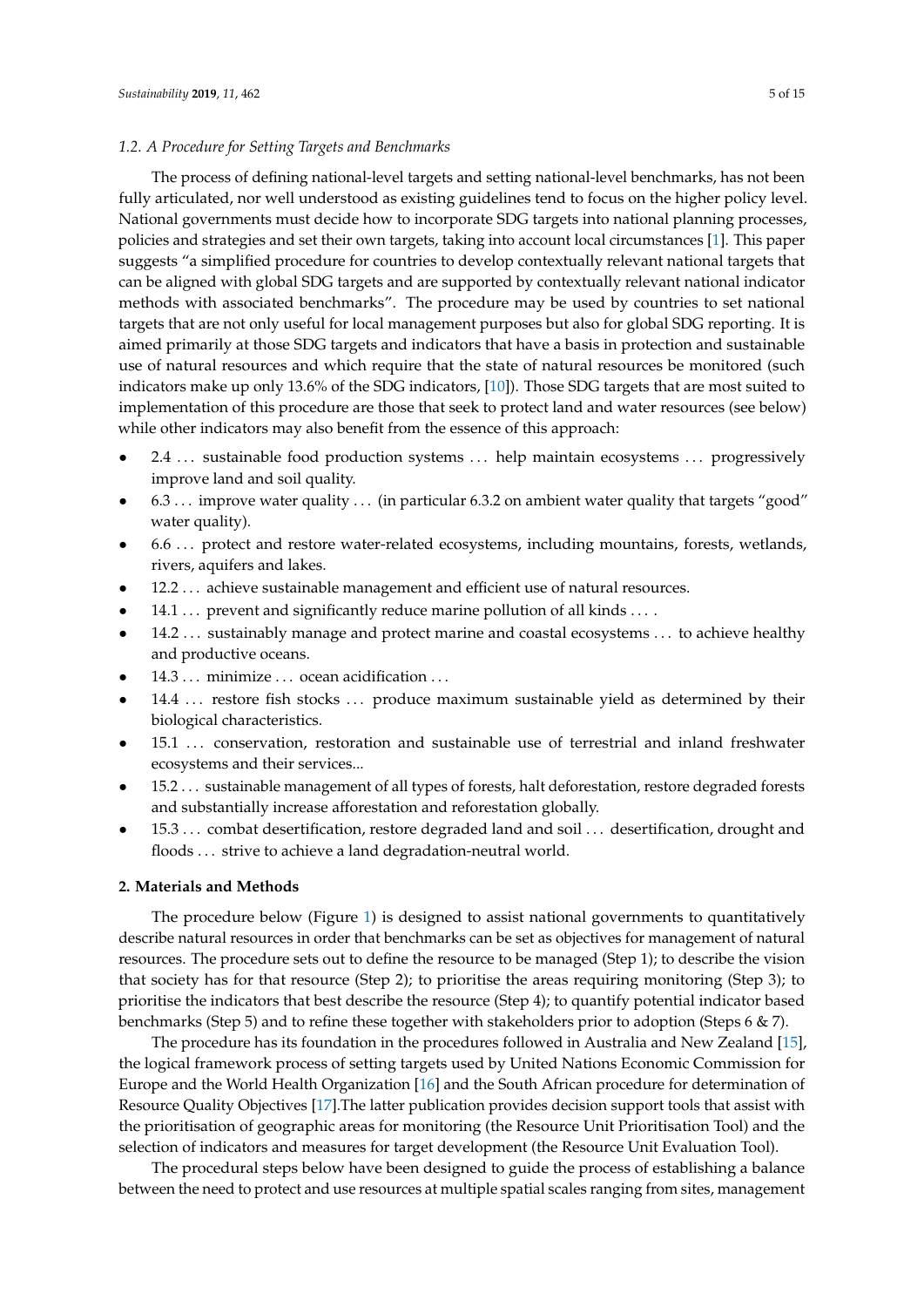areas, regional to national scales. They thus consider both the socio-economic context of the geographic areas as well as their ecosystem/resource characteristics and use this context to describe locally relevant targets, indicators and numerical benchmarks that can be used to monitor the targets. The procedure advocates an adaptive management approach so that the benchmarks produced are seen as hypotheses, subject to change if it is found that management has not achieved the desired balance between the use and protection of the resources or if the desired vision for the resource is not being achieved. This procedure is suitable for any country wishing to set target and benchmarks for the management of natural resources and is of particular value in aligning national targets with Agenda 2030 on Sustainable Development.

<span id="page-5-0"></span>

**Figure 1.** Schematic of the National SDG Target Setting Method for Natural Resources. A full **Figure 1.** Schematic of the National SDG Target Setting Method for Natural Resources. A full description is given below. description is given below.

Step 1. Describe the resources to be managed within a spatial dimension Step 1. Describe the resources to be managed within a spatial dimension

1.1 Divide the country or region into Management Areas (MAs), that is, relatively homogenous 1.1 Divide the country or region into Management Areas (MAs), that is, relatively homogenous geographic areas where management objectives may be uniformly applied (e.g., a river basin or geographic areas where management objectives may be uniformly applied (e.g., a river basin or administrative area). Map available information describing the socio-ecological situation, for administrative area). Map available information describing the socio-ecological situation, for example, land-cover, ecosystems, spatial distribution of the resource in question (e.g., water, forests etc), population, development, social and economic issues, land-use and so forth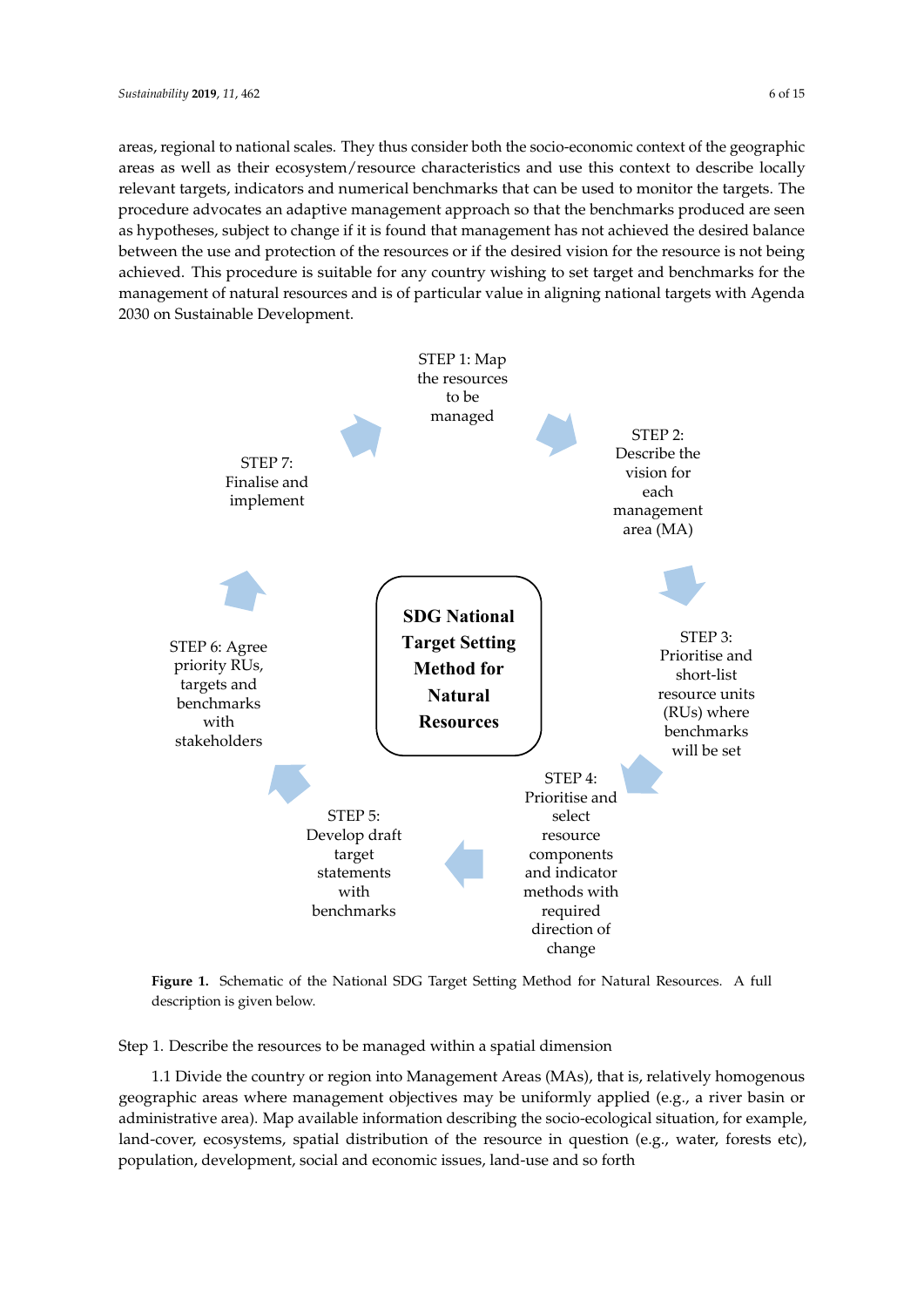1.2 Select the associated SDG Goal and targets (e.g., Goal 6: targets 6.3, 6.4 and 6.6) that need to be locally managed in order to support sustainable development.

1.3 Sub-divide each MA into Resource Units (RUs), that is, geographical areas containing natural resources (e.g., different reaches of a river) that are sufficiently distinct to warrant their own specification of requirements. A RU is the basic unit used for management of a natural resource to which targets will apply. There will be multiple RUs for each MA and each RU will be specific to its resource (i.e., a freshwater RU may be different to a forest RU).

Step 2. Describe the vision for each Management Area

The vision or management objectives for each MA should consider both the need to use and to protect the resources. While stakeholder involvement in establishing a vision is important, such a process may already be reflected within policy documents. Where a fresh visioning process conflicts with policy, then this would need to be resolved at a political level.

2.1 Extract the vision or management objectives for each resource from national policy, strategic or management plans and so forth that are relevant for each MA. Alternately follow a separate stakeholder engagement procedure for setting a vision or management objective for the resource [\[18,](#page-14-0)[19\]](#page-14-1).

2.3 Associate the vision for each resource with the relevant SDG targets (e.g., the vision for ambient water quality in a MA will be associated with SDG 6.3.2)

2.4 For each transboundary natural resource, harmonise the vision with neighbouring countries as necessary.

Step 3. Prioritise and short-list RUs where benchmarks will be set

In the interest of cost-effectiveness, it is only necessary to monitor and set targets for key RUs within a MA, that is, those RUs that have the most important ecosystems, which are subject to the greatest stress and may be the most impacted. The procedure to determine this follows:

3.1 From Step 1.1. extract and map socio-economic and ecological/resource information for each RU.

3.2 Assess the importance of the ecosystem services and resources within each RU to users and to the wider ecosystem.

3.3 Describe the activities in the RU that pose a threat to the continued supply of these ecosystem services and resources to users (e.g., irrigation will remove water from a river).

3.4 Identify the components of the ecosystem that will be impacted by these activities (e.g., river flow and all associated ecosystem characteristics).

3.5 Rank the level of threat to these ecosystem components within each RU.

3.6 Consider practical considerations associated with setting targets within each RU (e.g., access for sample collection, location of existing data points etc).

3.7 Based on the relative ranking and weighting of each of the above criteria, select priority RUs using prioritisation scores. Targets will only be set for the priority RUs. There is no "correct" number of RUs that should be selected for monitoring as selection may be tempered by available budget but it is also possible to conduct statistical tests to confirm when adequate coverage is attained.

Step 4. Prioritise and select resource components and indicator methods to be used for monitoring and propose the direction of change to improve sustainability

In the interest of cost effectiveness, while in keeping with the vision for the resource that has been set, it is prudent to monitor only the important components of the ecosystem/resource within each priority RU and thus a process needs to be followed to prioritise the components and associated indicators. The procedure to do this follows:

4.1 Gather data to assess the present state of the resource. Follow this by interpreting the existing level of impact and likely changes that have or will occur due to current and planned future use on those components of the resource identified in Step 3.4 above (e.g., changes to water volumes, water quality, biota and so forth).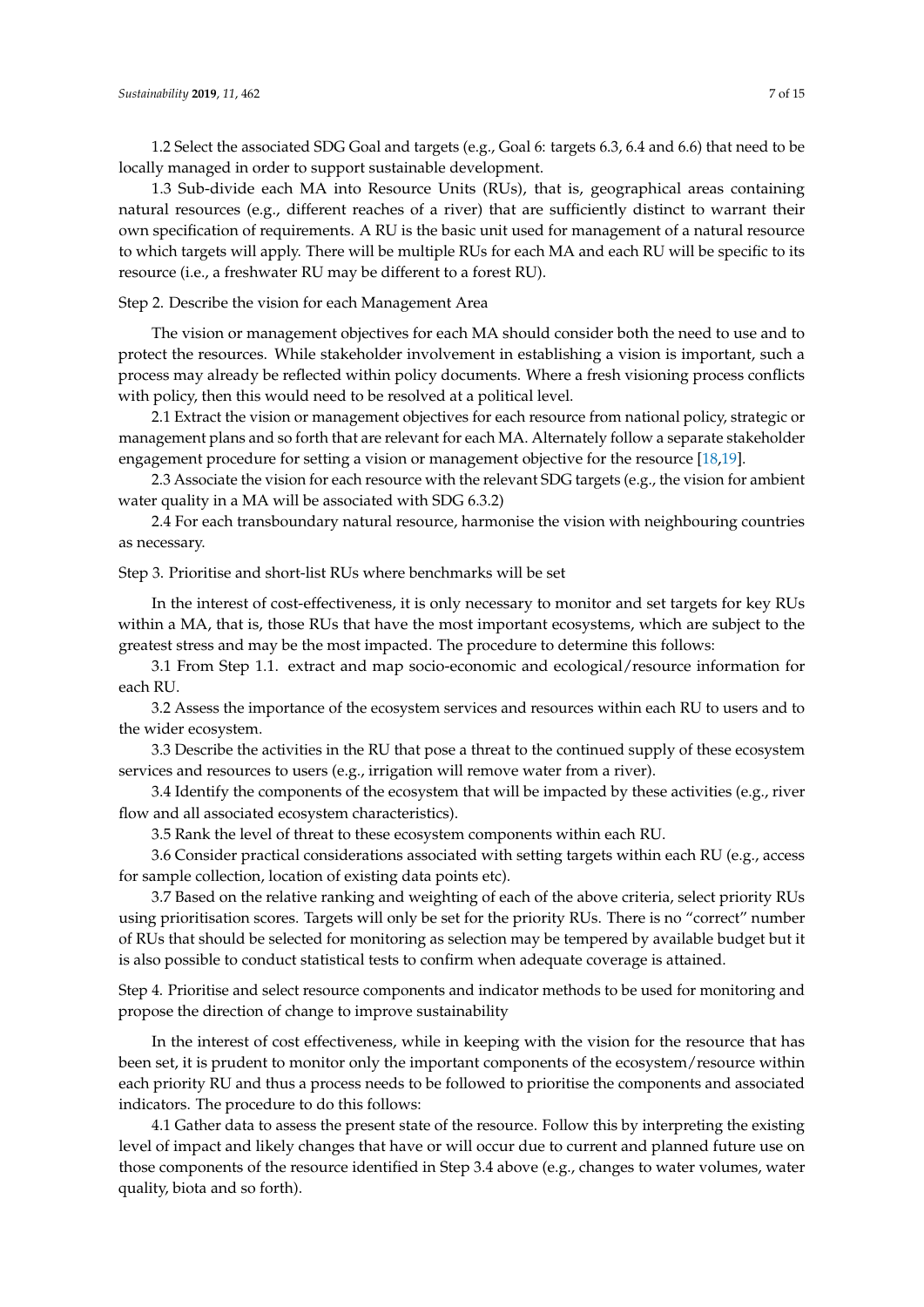4.2 Identify the important users of the natural resources in the RU and document their requirements in relation to each of the resource components in Step 4.1. Alongside this and in keeping with the vision for the area, document the need to protect these same natural resources.

4.3 Rank the resource-components with associated indicator methods that best describe the management target (e.g., in a particular RU it may be that nutrient accumulation in the river is the most important component, in which case soluble phosphorus and total inorganic nitrogen may be the most appropriate indicators for monitoring). Select suitable indicator methods for measurement of each of these components (e.g., a method for nutrient monitoring).

4.4 Establish the desired direction of change from the present condition, for each of the selected resource-components in order to promote sustainability. Thus, for some components the plan would be to maintain the status quo, while for others a strong improvement would be necessary. In situations where the objectives for the system are to expand the use, then the direction of change may negative.

#### Step 5. Develop draft target statements with benchmarks

For each of the resource-components with the appropriate indicator method as prioritised in Step 4, it is necessary to define a target narrative and also benchmarks that need to be achieved in order for the vision or management objectives for the RU (as defined in Step 2) to be realised. SDG natural resource targets are all narrative and similarly national level targets should also be narrative (Step 5.1). These then need to be supported by quantifiable benchmarks (Step 5.3).

5.1 Draft narrative target statements for each priority component (from Step 4) for each RU (from Step 3), that fit with the vision and management objectives (from Step 2), for example, in response to a vision to maintain healthy water in a lake for tourism purposes, the target narrative may state that "nutrient concentrations in this lake need to be at concentrations low enough to maintain clear water and limit blooms of algae."

5.2 Numerically quantify the present state of the priority resource components determined in Step 5.1, for example, the annual average phosphorus concentration has been 0.06 mg/L.

5.3 Based on the vision for the resource, the target narrative, the necessary direction of change and the best scientific information available, set appropriate draft benchmarks for each priority resource-component. The benchmark provides an objective measure that supports appropriate management, for example, the benchmark average annual phosphorus concentration in the lake should be less than 0.03 mg/L.

# Step 6. Agree priority Resource Units, targets and benchmarks with stakeholders

Steps 3–5 have been largely scientific, so it is appropriate to present and consider the results so far with stakeholders from each MA with allowance for improvement. Stakeholder involvement is important in the process of setting natural resource goals and targets as it promotes their support.

6.1. Present and refine with stakeholders (each country would determine which stakeholders are appropriate), the RU prioritisation, the priority resource-components and indicators, the present state, the proposed direction of change, the target narratives and the benchmarks for achievement of the target narrative.

# Step 7. Finalise and implement

7.1 Resource managers collate the final results into management plans, policies and even into law and implement as appropriate to the country. Note that performance should be evaluated in terms of progress towards the goals, targets and benchmarks, while the benchmarks should not be considered as pass/fail standards.

# **3. Results**

While no purposive example yet exists for the direct implementation of this procedure, there is precedent directly from implementation of the Resource Quality Objectives procedure in South Africa,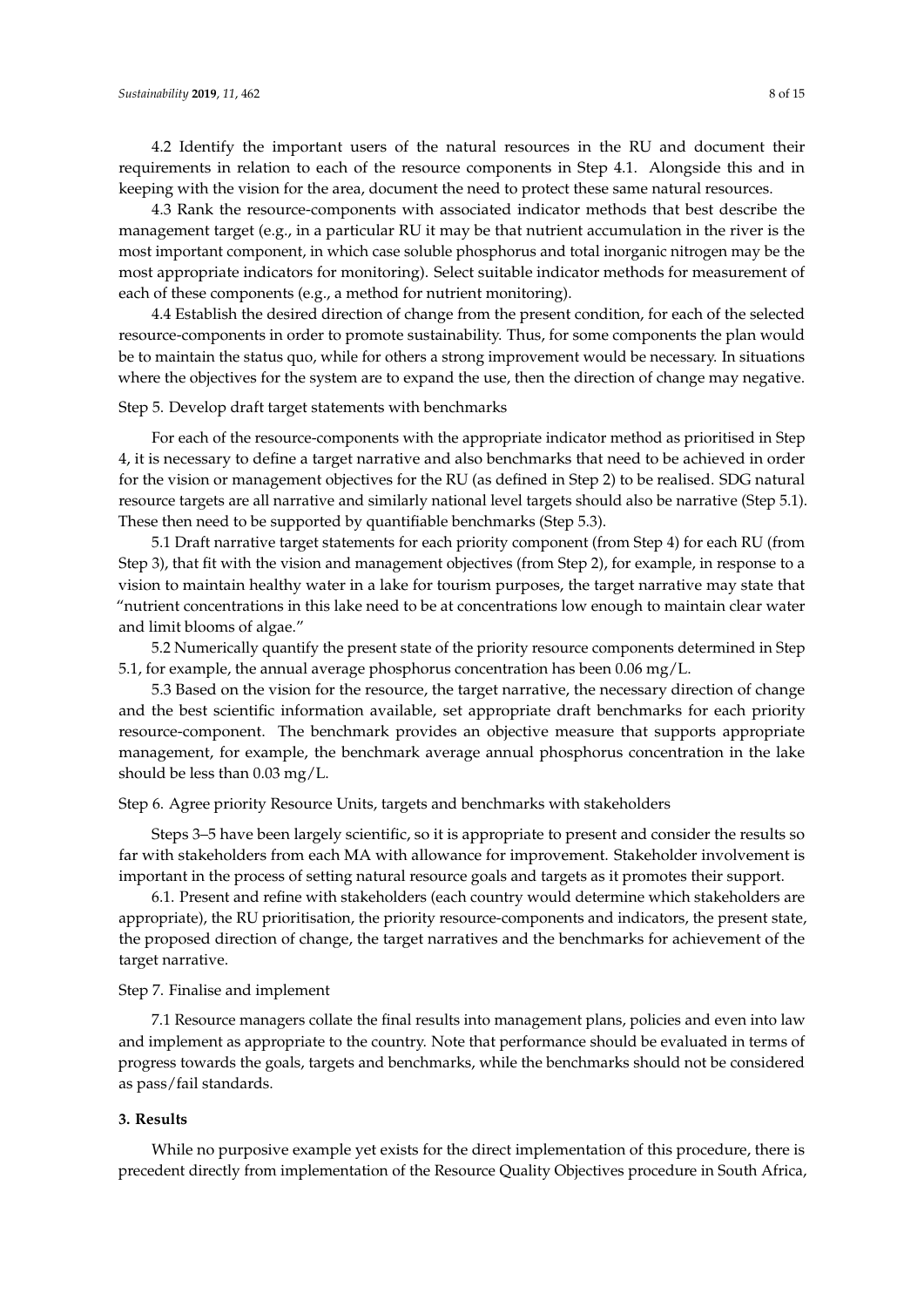the model that provided the greatest input to the procedure in this paper [\[17\]](#page-13-16). The procedure has been implemented in important sub-basins on the Vaal River [\[20\]](#page-14-2) and the Olifants River [\[21\]](#page-14-3) in South Africa, while it has been less closely followed in a number of other basins.

1. Key success factors of this approach include i) The vision for the resource sets the context within which RQOs (targets) and benchmarks can be set; ii) Geographical areas (Resource Units) are prioritised for monitoring, thus those areas where there is greatest need for close attention by management (where there are high demands or where the ecosystem is fragile, for example) are given priority and will have targets and benchmarks to provide management with direction; iii) indicators are prioritised to ensure that both the protection and the use aspects of the resource are included in the targets; iv) Based on the present-day status of each of these indicators, the required trajectory of change in order to meet the vision is determined. From this and making use of literature, guidelines for water quality, models and so forth, a value for each target (benchmark) is recommended and ultimately is written into law  $([22])$  $([22])$  $([22])$ . These target values are aspirational but realistically attainable. Success in performance of management is when the quality of the resource has exceeded the target benchmark or where progress is in a positive direction towards doing so.

Table [2](#page-9-0) presents an example of targets (Resource Quality Objectives) and benchmarks (Numerical Limits) from implementation of the South African [\[17\]](#page-13-16) procedure in the Olifants River basin in South Africa, the table is extracted adapted from the recommendations [\[21\]](#page-14-3) that were amended before documenting in the government gazette that enters these benchmarks into law [\[22\]](#page-14-4). This government gazette contains targets for relevant aspects of the water resource, including the discharge (flow) of water in the river during both the dry and wet seasons, the quality of the water, in particular the nutrients, salts, toxins and some physical variables (sediment etc). It also sets targets and benchmarks for instream and riparian habitats. There are also benchmarks for impoundments, for water levels, habitats and water quality, as well as for fish. Benchmarks are also set for groundwater aquifers, requiring simply that there should not be a negative trend to groundwater levels. The components included in this government gazette did not fully represent the proposed targets and benchmarks that had included river biota as well as several indicators for vegetated wetlands, as the implementing agency had to limit the scope of the monitoring programme that would follow.

# **4. Discussion**

The SDG goals and targets now come to centre-stage in the sustainable development narrative. The global society is increasingly going to resort to these goals and targets for evidence on progress in relation to sustainable development and for this, spatial scale and quantifiable monitoring is imperative. Within the context of what the resource was in its natural state and what the state is at the present time, then it becomes essential for the world and for countries to set objective targets against which progress can be monitored towards a future state that is indeed sustainable and better still, is aspirational and will provide more benefits to society than borderline sustainability. These are the decisions that stakeholders need to make, that is, just how many benefits need to be available from natural resources but within the limits set by the Planetary Boundary concept [\[12\]](#page-13-11).

It should be noted that while the Planetary Boundaries [\[12\]](#page-13-11) describe the limits of acceptable use of natural resources, these are not the same as the benchmarks required to achieve SDGs. The thresholds described by Rockström et al. are between sustainability and unsustainability, while the SDG benchmarks, especially when applied at a country level, are aspirational and thus should be substantially "better" than the safe operating boundaries of the ecosystem as defined [\[12\]](#page-13-11).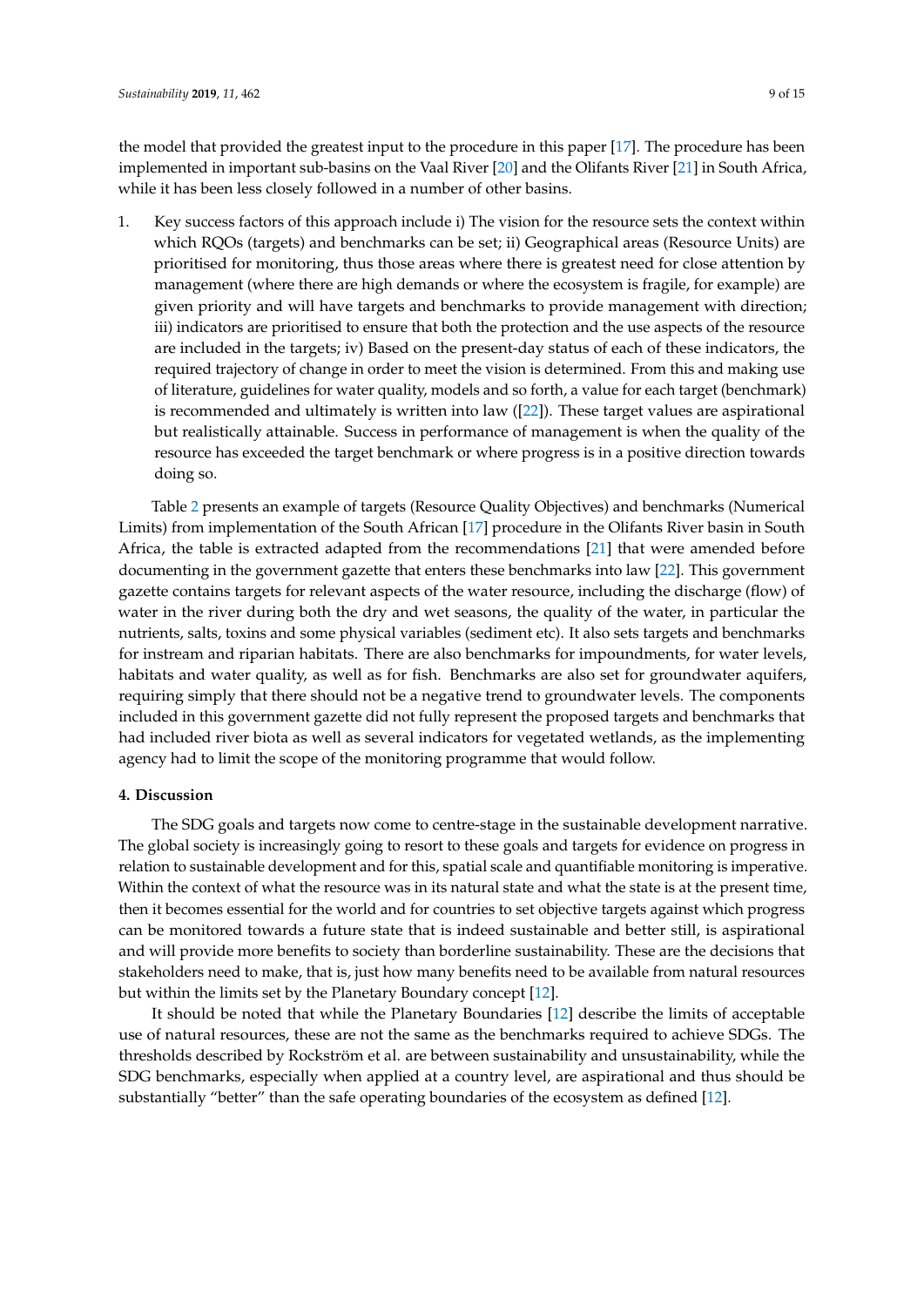| RU                                     | <b>REC</b>   | Component      | Sub<br>Component | Target Narrative (Equivalent to RQOs or Resource<br><b>Quality Objectives)</b>                                                        | Indicator                                                                                 | <b>Benchmark (Numerical Limits)</b>       |                     |                                   |
|----------------------------------------|--------------|----------------|------------------|---------------------------------------------------------------------------------------------------------------------------------------|-------------------------------------------------------------------------------------------|-------------------------------------------|---------------------|-----------------------------------|
|                                        |              |                |                  |                                                                                                                                       |                                                                                           | Maintenance low flows<br>$(m^3/s)$ (%ile) |                     | Drought flows<br>$(m^3/s)$ (%ile) |
|                                        |              |                |                  |                                                                                                                                       |                                                                                           | Oct                                       | 0.135(70)           | 0.071(99)                         |
|                                        |              |                |                  |                                                                                                                                       |                                                                                           | <b>Nov</b>                                | 0.227(80)           | 0.100(99)                         |
|                                        | $\mathsf{C}$ | Water quantity | Low flow         | Low flows should be improved in order to maintain<br>ecosystem functioning and ecotourism.                                            | Environmental<br>FlowNatural<br>$MAR = 81.54 \times 106$ m <sup>3</sup>                   | Dec                                       | 0.313(80)           | 0.160(99)                         |
| Klein Olifants (EWR site 3)            |              |                |                  |                                                                                                                                       |                                                                                           | Jan                                       | 0.394(80)           | 0.200(99)                         |
|                                        |              |                |                  |                                                                                                                                       |                                                                                           | Feb                                       | 0.467(80)           | 0.237(99)                         |
|                                        |              |                |                  |                                                                                                                                       |                                                                                           | Mar                                       | 0.384(80)           | 0.161(99)                         |
|                                        |              |                |                  |                                                                                                                                       |                                                                                           | Apr                                       | 0.324(70)           | 0.162(99)                         |
|                                        |              |                |                  |                                                                                                                                       |                                                                                           | May                                       | 0.257(70)           | 0.119(99)                         |
|                                        |              |                |                  |                                                                                                                                       |                                                                                           | Jun                                       | 0.200(70)           | 0.103(99)                         |
|                                        |              |                |                  |                                                                                                                                       |                                                                                           | Jul                                       | 0.167(70)           | 0.087(99)                         |
|                                        |              |                |                  |                                                                                                                                       |                                                                                           | Aug                                       | 0.134(70)           | 0.070(99)                         |
|                                        |              |                |                  |                                                                                                                                       |                                                                                           | Sep                                       | 0.112(70)           | 0.046(99)                         |
| Outlet of quaternary-outlet            | $\mathbf D$  | Water quality  | Nutrients        | Nutrients need to be minimized in order to ensure that<br>the system is maintained in a mesotrophic condition.                        | Nitrate $(NO3)$                                                                           |                                           | $\leq 4.00$ mg/L N  |                                   |
| of IUA9                                |              |                |                  |                                                                                                                                       | Phosphate $(PO4)$                                                                         |                                           | $\leq$ 0.125 mg/L P |                                   |
| Outlet of quaternary-outlet<br>of IUA8 | B            | Biota          | Fish             | Fish communities should be improved to a good<br>condition and should include viable populations of<br>ecologically important species | State of fish population<br>according to the FRAI<br>(Fish Response)<br>Assessment Index) | FRAI score B                              |                     |                                   |

**Table 2.** Example of targets (equivalent to RQOs) and benchmarks (numerical limits) determined for the Olifants River in South Africa (equivalent to a MA), adapted from the Department of Water and Sanitation South Africa [\[21\]](#page-14-5).

<span id="page-9-0"></span>The vision for the river is described in terms of the Recommended Ecological Category (REC) whereby an "A" category ecosystem is in its natural state, and a "D" category ecosystem is "largely modified" and on the brink of collapse (following the procedure of [\[23\]](#page-14-6)).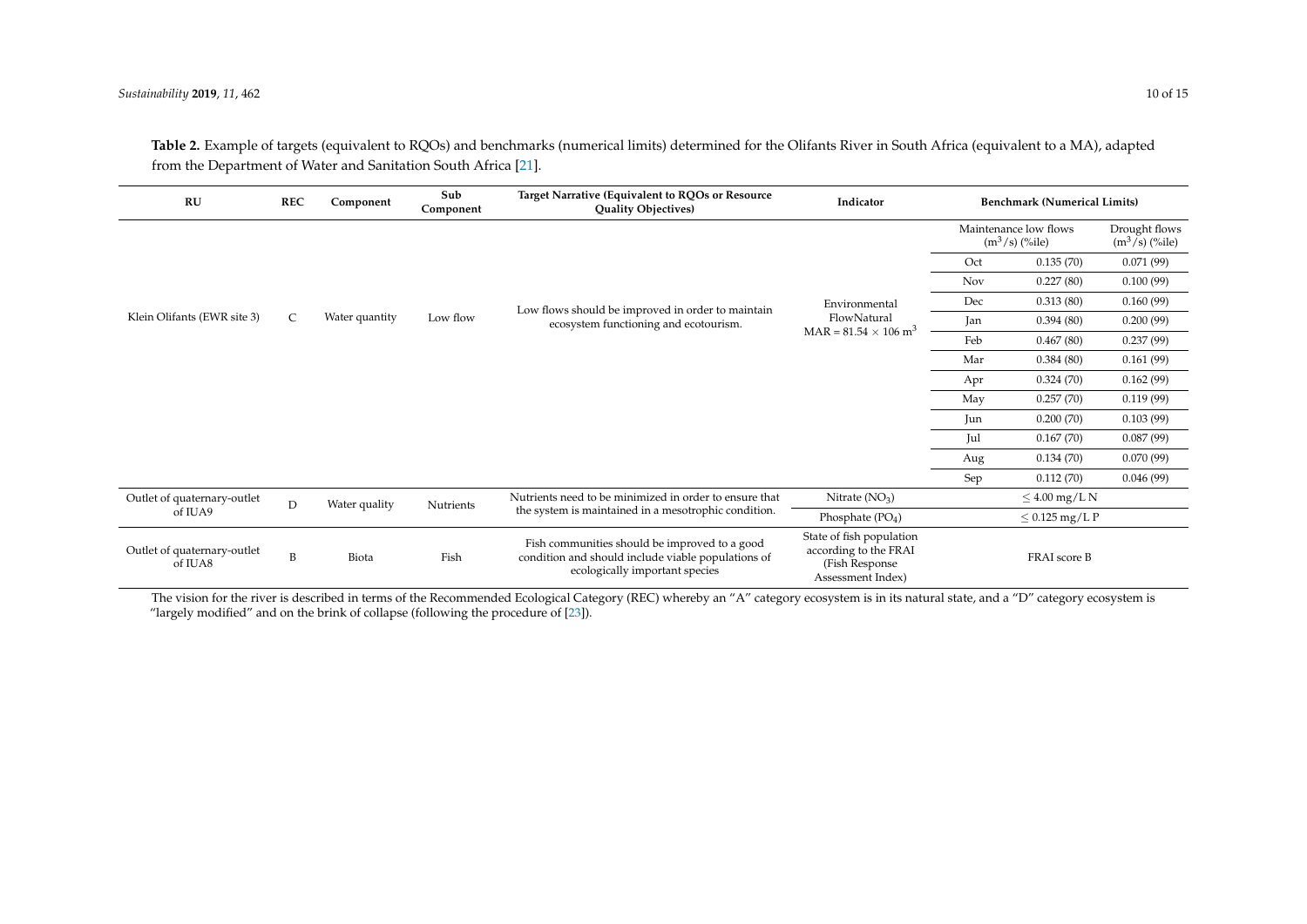In order to select indicators and benchmarks for the indicators that will adequately show progress in management of natural resources, there is already some precedent that supports the procedure that has been recommended in this paper. These country examples provide useful guidance to a country implementing the approach presented in this paper, as their examples provide detail of many of the recommended steps. Most countries do not however have such procedures and thus may find the procedure in this paper useful. Where a country does have a procedure, this paper may be of value in reviewing their approach to confirm that it addresses the kind of objectives management approach that is necessary for Agenda 2030 to be a success.

The South African procedure [\[17\]](#page-13-16) that provided the foundation for the steps presented in this paper has been implemented in a number of basins [\[21\]](#page-14-3) but most importantly in the Olifants and Vaal Rivers, two high-profile water resource management areas in South Africa. In both of these basins there is conflict between the use and protection of resources, with society fervently trying to develop and, in the process, using and abusing natural resources. In both of these basins, clear targets and benchmarks (Resource Quality Objectives and Numerical Limits in the local context) were successfully developed including strong stakeholder participation and in 2015 these were legally gazetted in a Government Notice [\[22\]](#page-14-4). Implementation of these objectives is however problematic, as for example, in 2018 a constitutionally mandated Human Rights Commission reported a "prima facie violation of the right of access to clean water, a clean environment and human dignity [\[24\]](#page-14-7), resulting from continuing and rampant pollution of the Vaal River.

The Australian and New Zealand Guidelines [\[15\]](#page-13-14) provide an authoritative guide for setting water quality objectives required to sustain current or likely future environmental values for natural and semi-natural water resources in Australia and New Zealand. This approach allows flexibility at a local level to set objectives (benchmarks) appropriate for the region. These objectives are the recommended limits to acceptable change in water quality that will continue to protect the associated environmental values. However, they are not mandatory and have no formal legal status. The guideline states that water quality objectives are the specific water quality targets agreed between stakeholders or set by local jurisdictions, that become the indicators of management performance. Normally, only those indicators considered relevant to the environmental issues or problems facing the resource are selected for deriving water quality objectives. They serve to protect the designated environmental values of a resource. The Australian and New Zealand Guidelines [\[15\]](#page-13-14) recommend a number of steps to reach clear objectives (targets with benchmarks), that is, (i) identify the environmental values that are to be protected in a particular water body and the spatial designation of the environmental values; (ii) identify management goals and then select the relevant water quality guidelines for measuring performance. Based on these guidelines, set water quality objectives that must be met to maintain the environmental values; (iii) develop statistical performance criteria to evaluate the results of the monitoring programs (e.g., statistical decision criteria for determining whether the water quality objectives have been exceeded or not), (iv) develop tactical monitoring programs focusing on the water quality objectives; (v) initiate appropriate management responses to attain (or maintain if already achieved) the water quality objectives/targets. Countries can make use of frameworks such as the Set Ecological Targets (SET) framework used in Australia [\[25\]](#page-14-8) as a tool to support multi-stakeholders to define environmental and human values to minimize environmental impact and subsequently set targets.

The EU Water Framework Directive has also provided important precedent. For example, the UK Technical Advisory Group [\[26\]](#page-14-9) provides the UK interpretation in terms of setting objectives for rivers, lakes, groundwater, estuaries and coastal waters. Objectives/targets are set for water bodies and expressed in terms of status. Thus, the objectives may include narrative statement such as; "preventing deterioration in status; restoring water bodies to good status by *x* date"; standards (benchmarks) are then matched to the objectives of the Directive. The environment agencies use standards to set limits on the amount of water that can be abstracted or how much pollutant can enter the environment, to either improve environmental quality or to prevent it from deteriorating. The Directive requires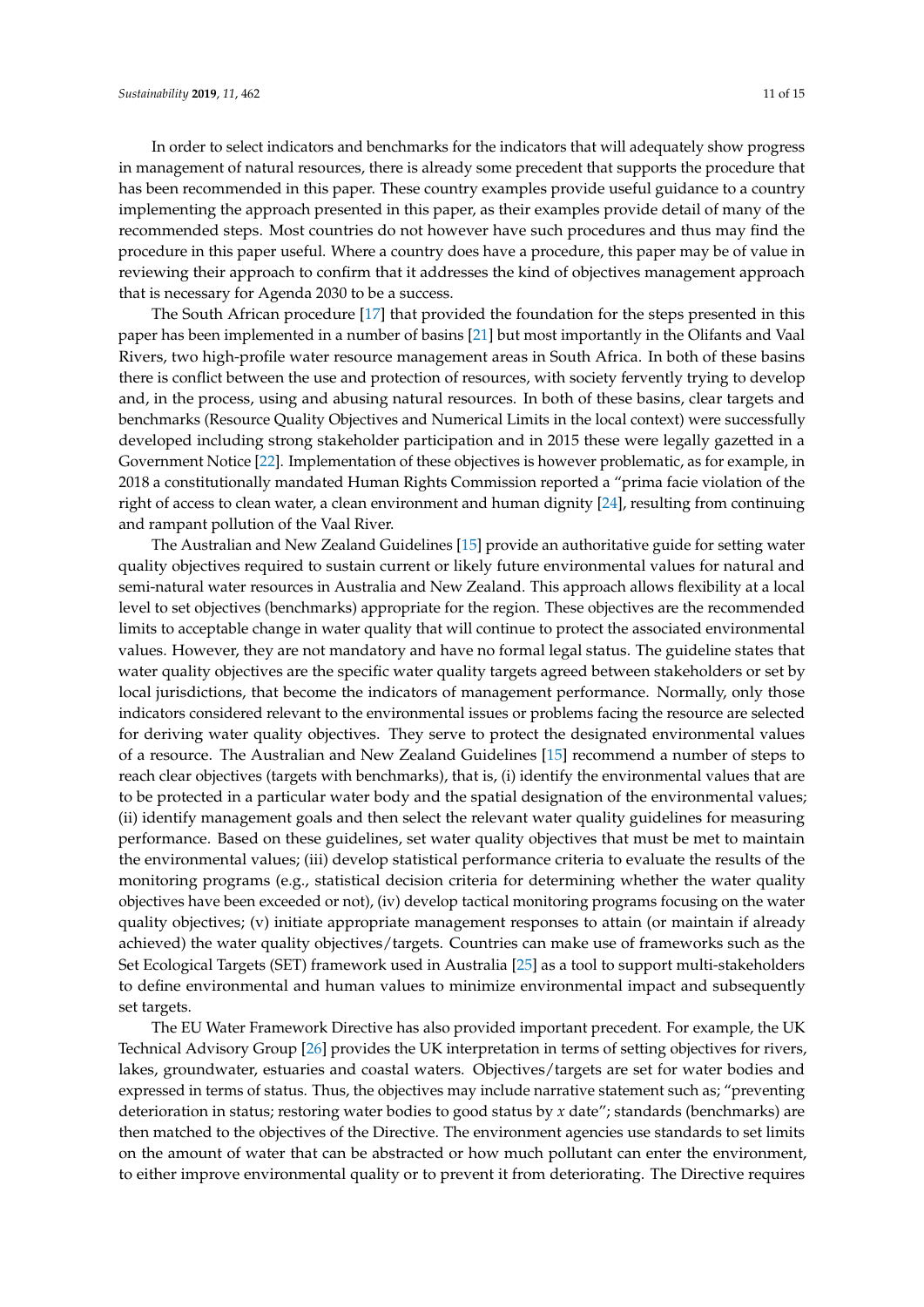that the overall status of the water body is determined by the lowest status from all the standards (indicators) that are assessed. This is known as the 'one out, all out' rule. To have high status, for example, a water body cannot fail any of the standards (indicators) associated with high status. The Directive provides a step procedure for the determination of standards for specific pollutants.

Recently UN Environment [\[27\]](#page-14-10) published a guideline that gives a generic protocol for setting targets but this does not provide any detail. The US Environmental Protection Agency has developed guidelines for deriving numerical national water quality criteria {28} for the protection of aquatic organisms and their uses and they provide the method for doing this and recommend that states may use these guidelines to derive water quality standards (benchmarks). The National Recommended Water Quality Criteria [\[28\]](#page-14-11) table presents a table of the "highest concentration of specific pollutants or parameters in water that are not expected to pose a significant risk to the majority of species in a given environment." However, production of such standards is divorced from the local context. It remains for the State to determine the most acceptable benchmark to ensure sustainability of the water resource, a task that can be undertaken using the procedure recommended in this paper.

#### **5. Conclusions**

A procedure has been recommended in this paper that supports countries to develop contextually relevant national targets that can be aligned with and inform global SDG targets and are supported by contextually relevant national indicator methods with associated benchmarks. Principles from *The Future We Want* [\[8\]](#page-13-7) and *Transforming our world: the 2030 Agenda for Sustainable Development* [\[1\]](#page-13-0) provide the philosophical foundation for the procedure while procedures and implementation guidelines from several other agencies are considered to ensure global consistency and good practice.

The final call of the 2030 Agenda states that:

"We encourage all member states to develop as soon as practicable ambitious national responses to the overall implementation of this Agenda. These can support the transition to the SDGs and build on existing planning instruments, such as national development and sustainable development strategies, as appropriate".

# ([\[1\]](#page-13-0), item 78)

The call is thus out for this adaptation to go forwards but for the resource orientated SDGs, there is no guidance or procedure available to do this. This paper provides such guidance. The procedure in this paper has been designed in such a way that it can be used to define the targets, prioritise the resources to be monitored, select indicator methods and set benchmarks for any resource. The procedure remains constant but the country-level prioritisation of resource-components to align with the global target, the indicator methods and benchmarks will vary for different resources.

Agenda 2030 states that the SDGs are aspirational ([\[1\]](#page-13-0) Item 55), thus monitoring and compliance entails a systematic process to measure and manage performance in management of the resource towards achievement of the vision, goal, target and benchmarks. Compliance with benchmarks would be achieved when the resource is equal to or in a "better" condition than indicated by the benchmark or when there is evidence that the resource quality (as indicated by indicator values) is moving towards the target and not away from it. In the event that there is a change in direction away from the target, then it indicates that the measures in place to manage the resource are not sufficient to bring the resource into alignment with the target or alternately that the target was not reasonable in which case a new target needs to be set following the full process described (including stakeholder consultation etc). Care must be taken however, to ensure that there is not just a systematic lowering of the target expectations if compliance is not achieved. The SDG targets should remain aspirational and should be clear in their orientation towards sustainability.

**Author Contributions:** C.D. conceptualized the paper and drafted most of the text. V.S., M.M. and G.O. provided critical review, built on the conceptualization and provided text. L.D. drafted the initial versions and accessed the necessary literature.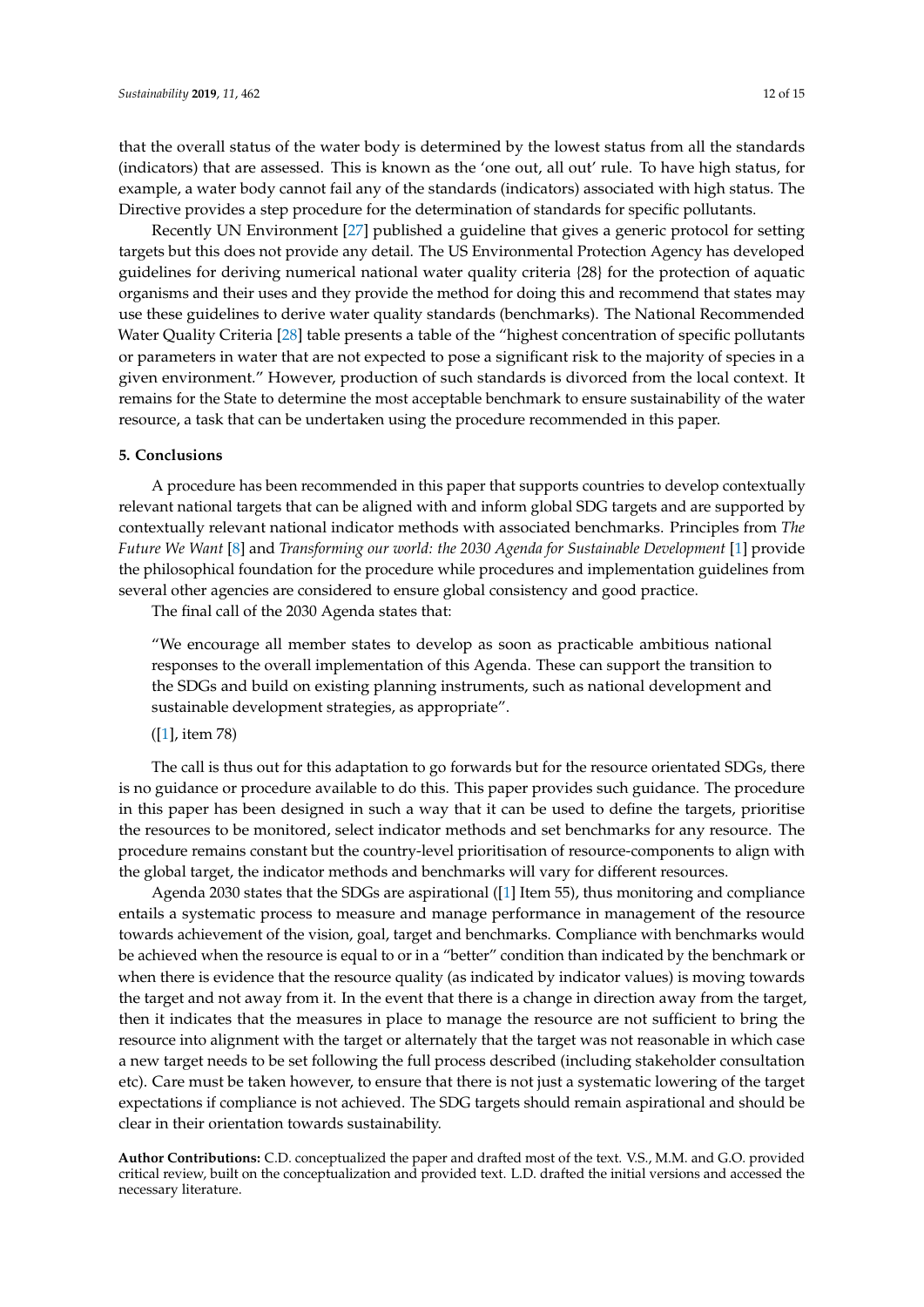**Funding:** This research was funded by the Water, Land and Ecosystems (WLE) program that forms part of the CGIAR (see acknowledgements), as part of the VCR Flagship Project (VCR—*Managing resource variability, risks and competing uses for increased resilience*).

**Acknowledgments:** The International Water Management Institute (IWMI) and the CGIAR Research Program on Water, Land and Ecosystems (WLE). The CGIAR Research Program on Water, Land and Ecosystems (WLE) combines the resources of 11 CGIAR centres, the Food and Agriculture Organization of the United Nations (FAO), the RUAF Foundation and numerous national, regional and international partners to provide an integrated approach to natural resource management research. WLE promotes a new approach to sustainable intensification in which a healthy functioning ecosystem is seen as a prerequisite to agricultural development, resilience of food systems and human well-being. This program is led by the International Water Management Institute (IWMI) and is supported by CGIAR, a global research partnership for a food-secure future).

**Conflicts of Interest:** The authors declare no conflict of interest. The funders had no role in the design of the study; in the collection, analyses or interpretation of data; in the writing of the manuscript or in the decision to publish the results.

## <span id="page-12-0"></span>**Appendix A**

There has been protracted use of the terms vision, goal, objective, target etc in the literature. The use in relation to development matters has become confusing and terms are often used interchangeably and indeed the advent of the 2030 Agenda [\[1\]](#page-13-0) has added further to that confusion by failing to define these terms. The 2030 Agenda has not continued the use of the terms objective, threshold or benchmark. While each of these may have its merits, this paper builds on the 2030 Agenda and suggests a hierarchy and definition of these terms (Table [A1\)](#page-12-1).

| <b>Term</b>                                                                                                                                                                                                                                       | Use at a Global (GL) and National (NL) Level                                                                                                                                                                                                                                                                                                                                                                                                                                                                   |  |  |  |  |
|---------------------------------------------------------------------------------------------------------------------------------------------------------------------------------------------------------------------------------------------------|----------------------------------------------------------------------------------------------------------------------------------------------------------------------------------------------------------------------------------------------------------------------------------------------------------------------------------------------------------------------------------------------------------------------------------------------------------------------------------------------------------------|--|--|--|--|
| Vision-"An aspirational description of what an<br>organization would like to achieve or accomplish in<br>the mid-term or long-term future. It is intended to<br>serve as a clear guide for choosing current and future<br>courses of action" [29] | GL, for example, 2030 Agenda "We envisage a world free of poverty,<br>hunger, disease and want"<br>NL, for example, water in a river basin is used productively but<br>sustainably for agriculture and tourism.                                                                                                                                                                                                                                                                                                |  |  |  |  |
| Goal—"the desired result of management in<br>accordance with the aspirations of the Vision.                                                                                                                                                       | GL, for example, SDG Goal 6 Ensure availability and sustainable<br>management of water and sanitation for all.<br>NL-Countries should adopt the global goals.                                                                                                                                                                                                                                                                                                                                                  |  |  |  |  |
| Target—"something that you are planning to do or<br>achieve" [30].                                                                                                                                                                                | Thus, a target is a statement of something planned in order to reach<br>the Goal. Objective is a common synonym.<br>e.g., SDG 6.6 "By 2020, protect and restore water-related ecosystems,<br>including mountains, forests, wetlands, rivers, aquifers and lakes."<br>NL, for example, by 2020, protect and restore water resources<br>provided by the Inner Niger Delta (in Mali) in particular the annual<br>flood and distribution of natural vegetation to ensure that local<br>people continue to benefit. |  |  |  |  |
| Indicator-meaningful, simple and quantifiable<br>metric or method used to measure progress towards<br>the target                                                                                                                                  | The UN has provided >230 indicator methods that need to be used<br>to measure progress to the SDG targets.<br>GL, for example, Global map of SDG 6.6.1 "Change in extent of<br>water-related ecosystems over time"<br>NL, for example, Estimation of maximum floodplain extent<br>estimated using satellite imagery, Inner Niger Delta (Mali).                                                                                                                                                                 |  |  |  |  |
| Benchmark (standard)—Quantitative value given to<br>the indicator that is used to assess performance to<br>reach the target                                                                                                                       | 2030 Agenda has not provided benchmarks other than qualitative<br>changes, for example, SDG 6.2 " halving the proportion of<br>untreated wastewater   ."<br>GL, for example, the IPCC global temperature target of <2 $^{\circ}$ C above<br>pre-industrial levels.<br>NL, for example, Maximum floodplain extent of the Inner Niger<br>Delta is maintained at >85% of natural average.                                                                                                                         |  |  |  |  |

<span id="page-12-1"></span>**Table A1.** Proposed hierarchy of terms used in this paper, designed to align with the 2030 Agenda.

The hierarchy starts with the most over-arching term (vision) and ends with the most directed and specific (benchmark). GL = Global level; NL = National level. National level use will be unique for each country and will depend on the national context.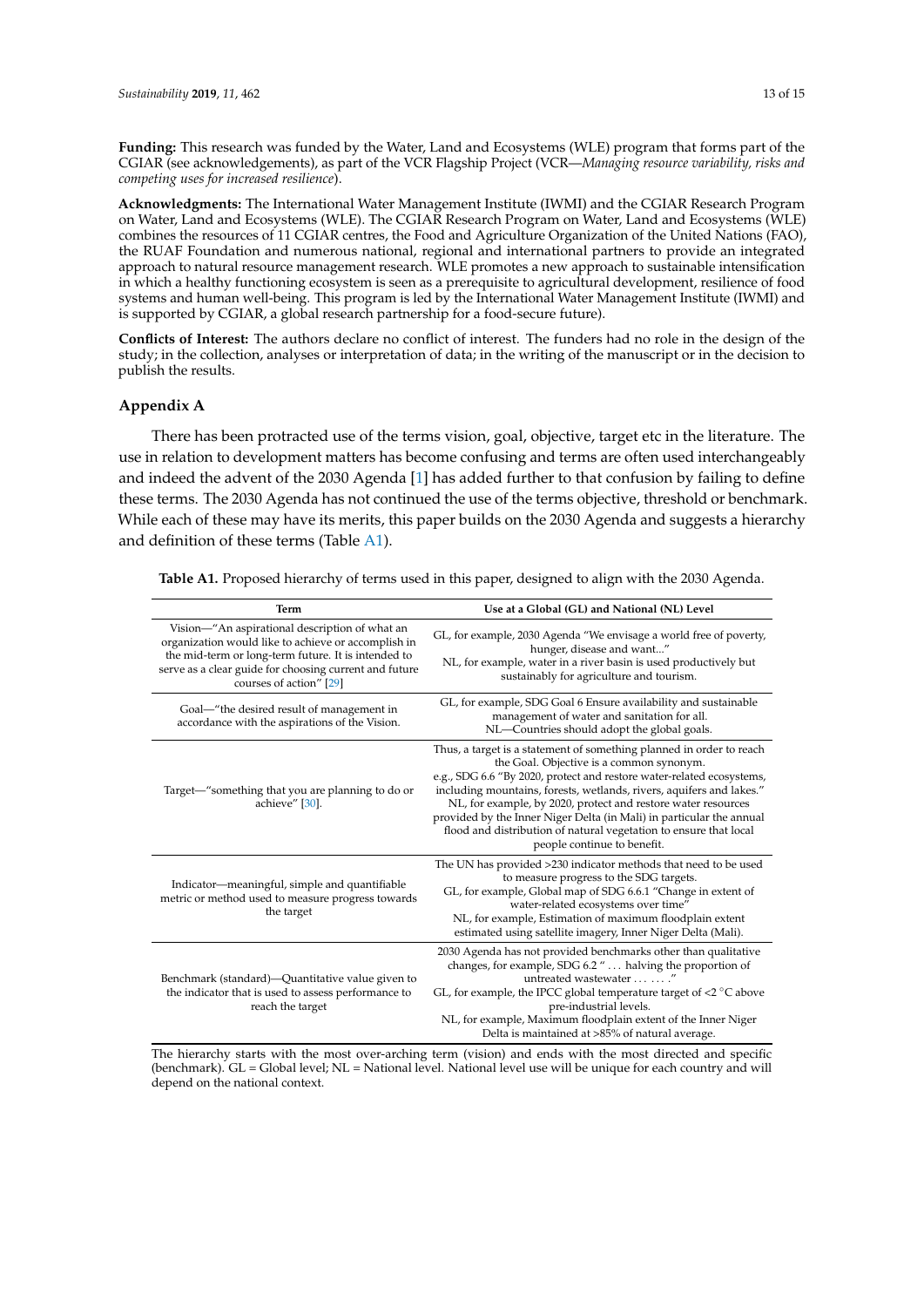# **References and Notes**

- <span id="page-13-0"></span>1. United Nations. Transforming Our World: The 2030 Agenda for Sustainable Development. 2015. A/RES/70/1. Available online: [https://sustainabledevelopment.un.org/content/documents/21252030%](https://sustainabledevelopment.un.org/content/documents/21252030%20Agenda%20for%20Sustainable%20Development%20web.pdf) [20Agenda%20for%20Sustainable%20Development%20web.pdf](https://sustainabledevelopment.un.org/content/documents/21252030%20Agenda%20for%20Sustainable%20Development%20web.pdf) (accessed on 26 November 2018).
- <span id="page-13-1"></span>2. United Nations Department of Economic and Social Affairs. Global Indicator Framework for the Sustainable Development Goals and Targets of the 2030 Agenda for Sustainable Development. 2017. A/RES/71/313. Available online: <https://unstats.un.org/sdgs/indicators/indicators-list/> (accessed on 26 November 2018).
- <span id="page-13-2"></span>3. Open Working Group. Open Working Group Proposal for Sustainable Development Goals. 2014. A/68/970. Available online: <https://sustainabledevelopment.un.org/content/documents/1579SDGs%20Proposal.pdf> (accessed on 26 November 2018).
- <span id="page-13-3"></span>4. United Nations Department of Economic and Social Affairs. *Handbook for the Preparation of Voluntary National Reviews*, 2019th ed.; Department of Economic and Social Affairs, United Nations: New York, NY, USA, 2018; Available online: [https://sustainabledevelopment.un.org/content/documents/20872VNR\\_hanbook\\_2019\\_](https://sustainabledevelopment.un.org/content/documents/20872VNR_hanbook_2019_Edition_v3.pdf) [Edition\\_v3.pdf](https://sustainabledevelopment.un.org/content/documents/20872VNR_hanbook_2019_Edition_v3.pdf) (accessed on 27 November 2018).
- <span id="page-13-4"></span>5. Leopold, A. *A Sand County Almanac and Sketches Here and There*; Oxford University Press: New York, NY, USA, 1949; ISBN 978-0-19-505928-1.
- <span id="page-13-5"></span>6. World Commission on Environment and Development. *Our Common Future (Also Known as the Brundtland Report)*, 1987th ed.; Oxford University Press: New York, NY, USA, 1987; ASIN 019282080X.
- <span id="page-13-6"></span>7. United Nations. *Report of the World Summit on Sustainable Development Held in Johannesburg South Africa*; A/CONF.199/20\*; United Nations Publications: New York, NY, USA, 2002; ISBN 92-1-104521-5.
- <span id="page-13-7"></span>8. United Nations. The Future We Want, Our Common Vision. Outcome document of the Rio+20 Conference. 2012. A/CONF.216/L.1. Available online: [https://rio20.un.org/sites/rio20.un.org/files/a-conf.216l-1\\_](https://rio20.un.org/sites/rio20.un.org/files/a-conf.216l-1_english.pdf) [english.pdf](https://rio20.un.org/sites/rio20.un.org/files/a-conf.216l-1_english.pdf) (accessed on 16 January 2019).
- <span id="page-13-8"></span>9. UN Water. *Sustainable Development Goal 6 Synthesis Report on Water and Sanitation*; United Nations Publications: New York, NY, USA, 2018; ISBN 978-92-1-101370-2.
- <span id="page-13-9"></span>10. Wackernagel, M.; Hanscom, L.; Lin, D. Making the Sustainable Development Goals Consistent with Sustainability. *Front. Energy Res.* **2017**, *5*. [\[CrossRef\]](http://dx.doi.org/10.3389/fenrg.2017.00018)
- <span id="page-13-10"></span>11. UN-DESA. *Sustainable Development Goal 15: Progress and Prospects. An Expert Group Meeting in Preparation for HLPF 2018: Transformation Towards Sustainable and Resilient Societies*; Background Notes for Discussion Sessions; UN-DESA Division for Sustainable Development Goals: New York, NY, USA, 2018.
- <span id="page-13-11"></span>12. Rockström, J.; Steffen, W.; Noone, K.; Persson, A.; Chapin, F.S., III; Lambin, E.; Lenton, T.M.; Scheffer, M.; Folke, C.; Schellnhuber, H.; et al. Planetary boundaries: Exploring the safe operating space for humanity. *Ecol. Soc.* **2009**, *14*. Available online: <http://www.ecologyandsociety.org/vol14/iss2/art32/> (accessed on 26 November 2018).
- <span id="page-13-12"></span>13. Raworth, K. *A Safe and Just Space for Humanity*; Oxfam Discussion Paper; Oxfam: Oxford, UK, 2012; Available online: [https://www.oxfam.org/sites/www.oxfam.org/files/dp-a-safe-and-just-space-for](https://www.oxfam.org/sites/www.oxfam.org/files/dp-a-safe-and-just-space-for-humanity-130212-en.pdf)[humanity-130212-en.pdf](https://www.oxfam.org/sites/www.oxfam.org/files/dp-a-safe-and-just-space-for-humanity-130212-en.pdf) (accessed on 26 November 2018).
- <span id="page-13-13"></span>14. Ostrom, E. A General Framework for Analyzing Sustainability of Social-Ecological Systems. *AAAS* **2009**, *325*. [\[CrossRef\]](http://dx.doi.org/10.1126/science.1172133) [\[PubMed\]](http://www.ncbi.nlm.nih.gov/pubmed/19628857)
- <span id="page-13-14"></span>15. ANZECC. *Australian and New Zealand Guidelines for Fresh and Marine Water Quality, the Guidelines*; Paper No. 4; ANZECC/ARMCANZ: Canberra, Australia, 2000; Volume 1, Chapters 1–7; ISBN 0957824505. Available online: [http://www.environment.gov.au/water/publications/quality/nwqms-guidelines-4-vol1.](http://www.environment.gov.au/water/publications/quality/nwqms-guidelines-4-vol1.html) [html](http://www.environment.gov.au/water/publications/quality/nwqms-guidelines-4-vol1.html) (accessed on 7 January 2018).
- <span id="page-13-15"></span>16. UNECE; WHO. *Guidelines on the Setting or Targets, Evaluation of Progress and Reporting. Protocol on Water and Health to the Convention on the Protection and Use of Transboundary Watercourses and International Lakes*; United Nations Publications: New York, NY, USA, 2010; ISBN 978-92-1-117028-3.
- <span id="page-13-16"></span>17. Dickens, C.; Pringle, C.; Macfarlane, D. *Procedures to Develop and Implement Resource Quality Objectives*; Department of Water Affairs: Pretoria, South Africa, 2011; p. 130.